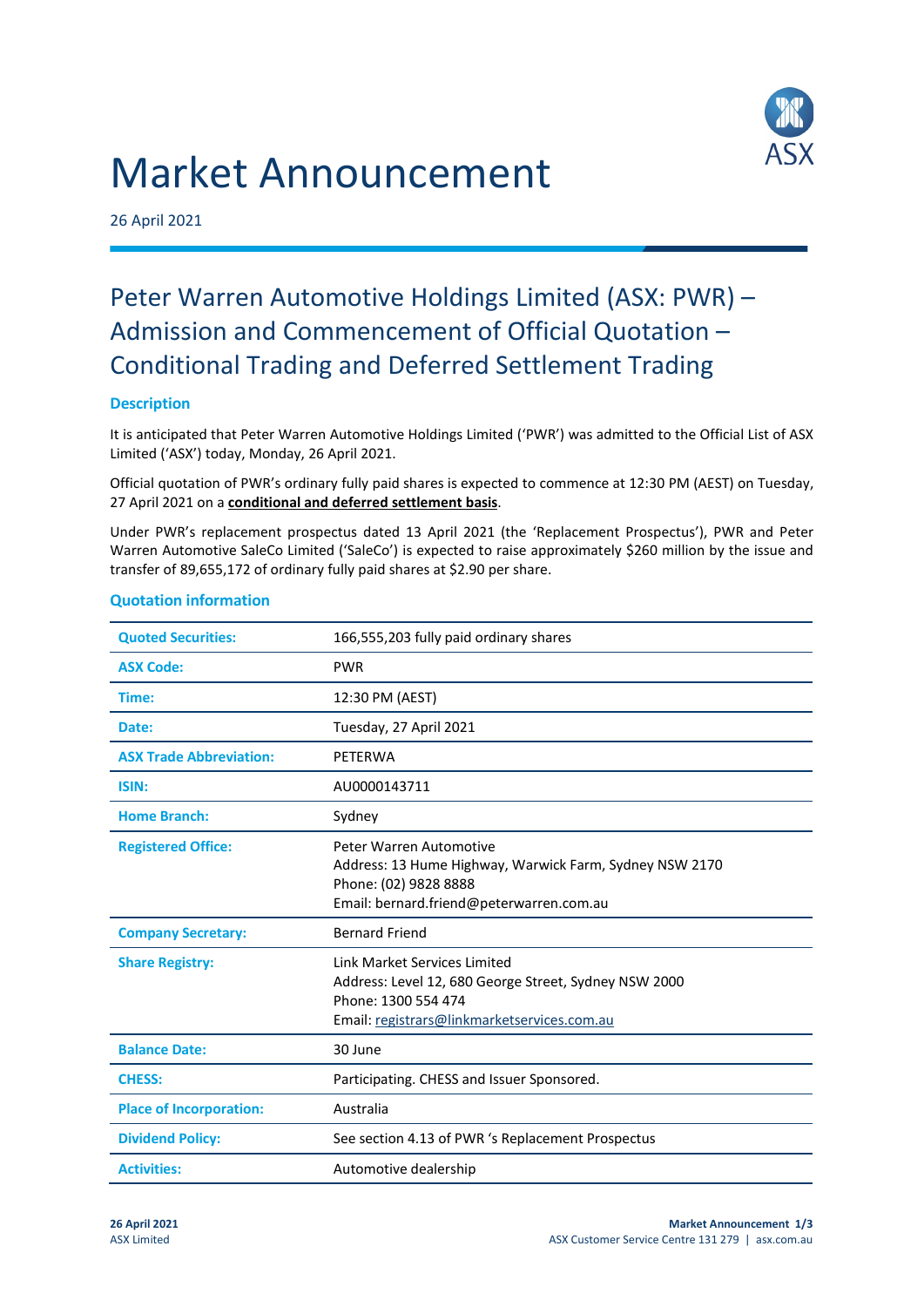

| <b>Joint Lead Manager and</b><br><b>Underwriter:</b> | Jarden Australia Pty Ltd<br>Jefferies (Australia) Pty Ltd<br>Morgan Stanley Australia Securities Limited |
|------------------------------------------------------|----------------------------------------------------------------------------------------------------------|
| <b>ASX Restricted Securities:</b>                    | N/A                                                                                                      |
| <b>Other Securities Not Quoted:</b>                  | N/A                                                                                                      |

## **Conditional and deferred settlement trading**

PWR has requested that a conditional trading market be provided pursuant to ASX Operating Rule 3330. The conditions for the conditional market specified by PWR are (i) settlement under the underwriting agreement; (ii) the shares to be sold by the existing shareholders have been transferred to SaleCo; (iii) PWR has issued new shares and SaleCo has transferred existing shares to successful applicants under the offer; (iv)ASX agreeing to quote the shares on the ASX.

In accordance with ASX Operating Rule 3330, ASX has agreed to provide a conditional market in PWR's shares. PWR's shares will commence trading on a conditional and deferred settlement basis at 12:30 PM (AEST) on Tuesday, 27 April 2021.

The letters "CT" will be displayed in the Basis of Quotation field of ASX Trade to facilitate identification of PWR's shares trading on a conditional basis. Market Participants should note that because no Special Market has been created within ASX Trade, Signal B trade messages will not contain explicit Conditional Trading Basis of Quotation. This information will be identified in the Daily Diary and Reference Point Master List.

PWR is required to advise ASX immediately of the fulfilment or non-fulfilment of the conditions for the conditional market. Notification as to when trading will become unconditional will be made in accordance with the ASX Operating Rules. The market will be advised by ASX market announcement when the conditions of the conditional market have been met and when the stock will commence trading on an unconditional basis. The market will not be purged.

In the case of fulfilment of the conditions, ASX will issue a further Market Announcement to Participants confirming trading arrangements and the date holding statements will be sent to successful applicants. At this stage, the conditions for the conditional market are expected to be met before 9.30 AM AEST on Friday, 30 April 2021. PWR has agreed to send holding statements on Monday, 3 May 2021, which will mean that the first settlement date will be Wednesday, 5 May 2021.

#### **Contract notes for conditional sales and purchases**

While it is the Participant's responsibility to obtain their own advice concerning the appropriate words that should appear on a contract note for a conditional sale or purchase, the endorsement suggested below may be considered for contract notes for conditional transactions in PWR's shares.

*"This contract is conditional upon notification being received by ASX by close of business on* Tuesday, 11 May 2021 *that the conditions for the conditional market have been fulfilled. If the conditions are not fulfilled, this contract shall be cancelled without any liability whatsoever other than for the return of any money paid in connection with the settlement of the contract."*

Advice should also be provided to clients to ensure that they understand the full ramifications of Conditional Trading.